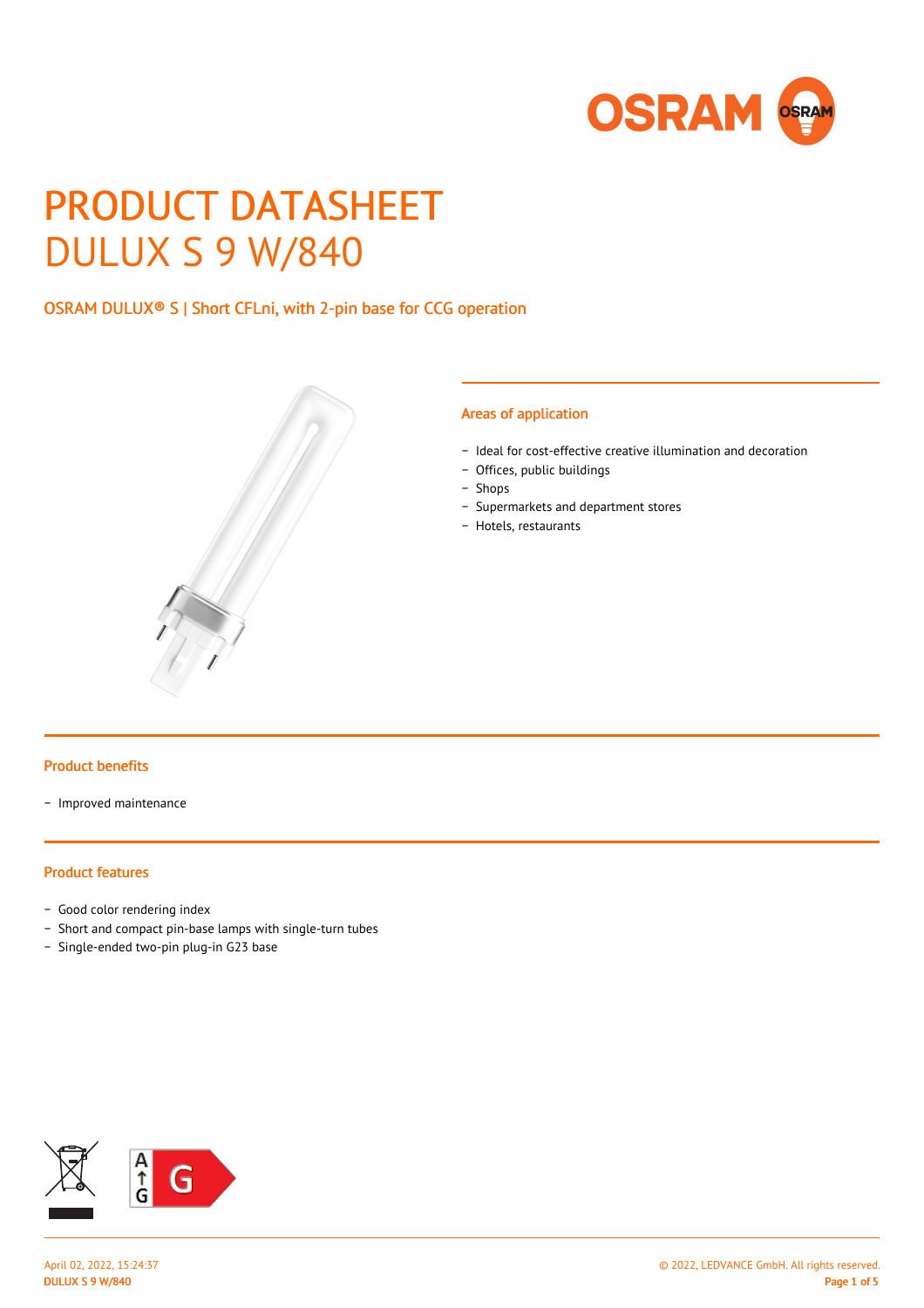## TECHNICAL DATA

## Electrical data

| Nominal wattage      | 9 W    |
|----------------------|--------|
| Construction wattage | 9.10 W |
| Nominal voltage      | 60 V   |
| Nominal current      | 0.17A  |

## Photometrical data

| Luminous flux             | 600 lm                    |
|---------------------------|---------------------------|
| Luminous efficacy         | 66 lm/W                   |
| Light color (designation) | <b>LUMILUX Cool White</b> |
| Color temperature         | 4000 K                    |
| Color rendering index Ra  | $\geq 80$                 |
| Light color               | 840                       |
| Rated LLMF at 2,000 h     | 0.85                      |
| Rated LLMF at 4,000 h     | 0.78                      |
| Rated LLMF at 6,000 h     | 0.76                      |
| Rated LLMF at 8,000 h     | 0.75                      |



# Dimensions & Weight

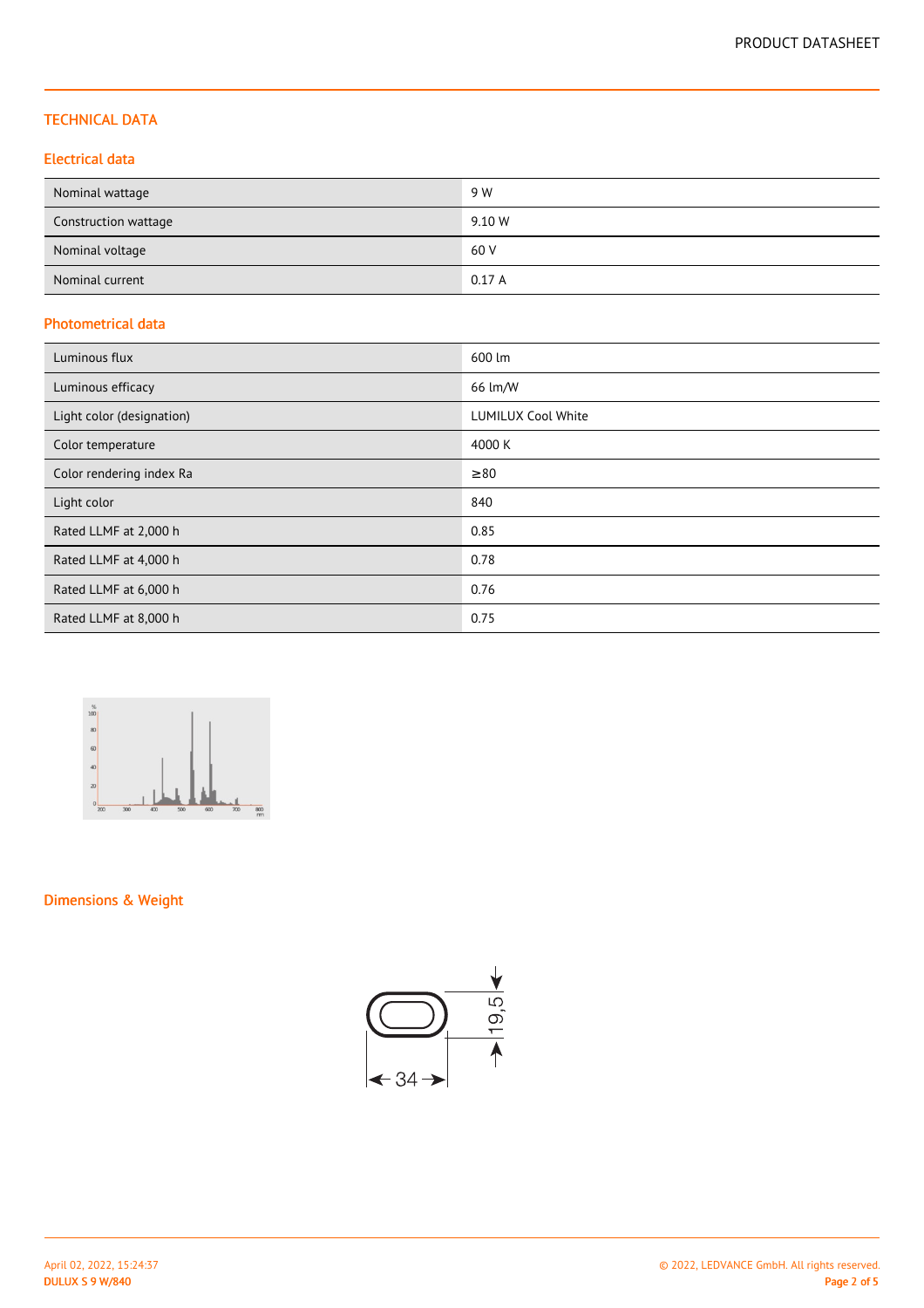

| Overall length                              | 166.50 mm       |
|---------------------------------------------|-----------------|
| Length with base excl. base pins/connection | 144,00 mm       |
| <b>Diameter</b>                             | 12.00 mm        |
| Tube diameter                               | $12 \text{ mm}$ |
| Product weight                              | 24.1 g          |
|                                             |                 |

# Temperatures & operating conditions

| Ambient temperature range | $+40$ °<br><u>.</u> |
|---------------------------|---------------------|

# Lifespan

| Nominal lamp life time                | 10000 h |
|---------------------------------------|---------|
| Service life                          | 6500 h  |
| Rated lamp survival factor at 2,000 h | 0.99    |
| Rated lamp survival factor at 4,000   | 0.99    |
| Rated lamp survival factor at 6,000   | 0.99    |
| Rated lamp survival factor at 8,000 h | 0.81    |
| Lifespan B50                          | 10000 h |

## Additional product data

| Base (standard designation) | G23               |
|-----------------------------|-------------------|
| Mercury content             | 1.6 <sub>mg</sub> |

## **Capabilities**

| -<br>' III. | NO            |
|-------------|---------------|
| _______     | $\sim$ $\sim$ |

# Certificates & Standards

| Energy efficiency class   |                 |
|---------------------------|-----------------|
| <b>Energy consumption</b> | 10.00 kWh/1000h |

## Country-specific categorizations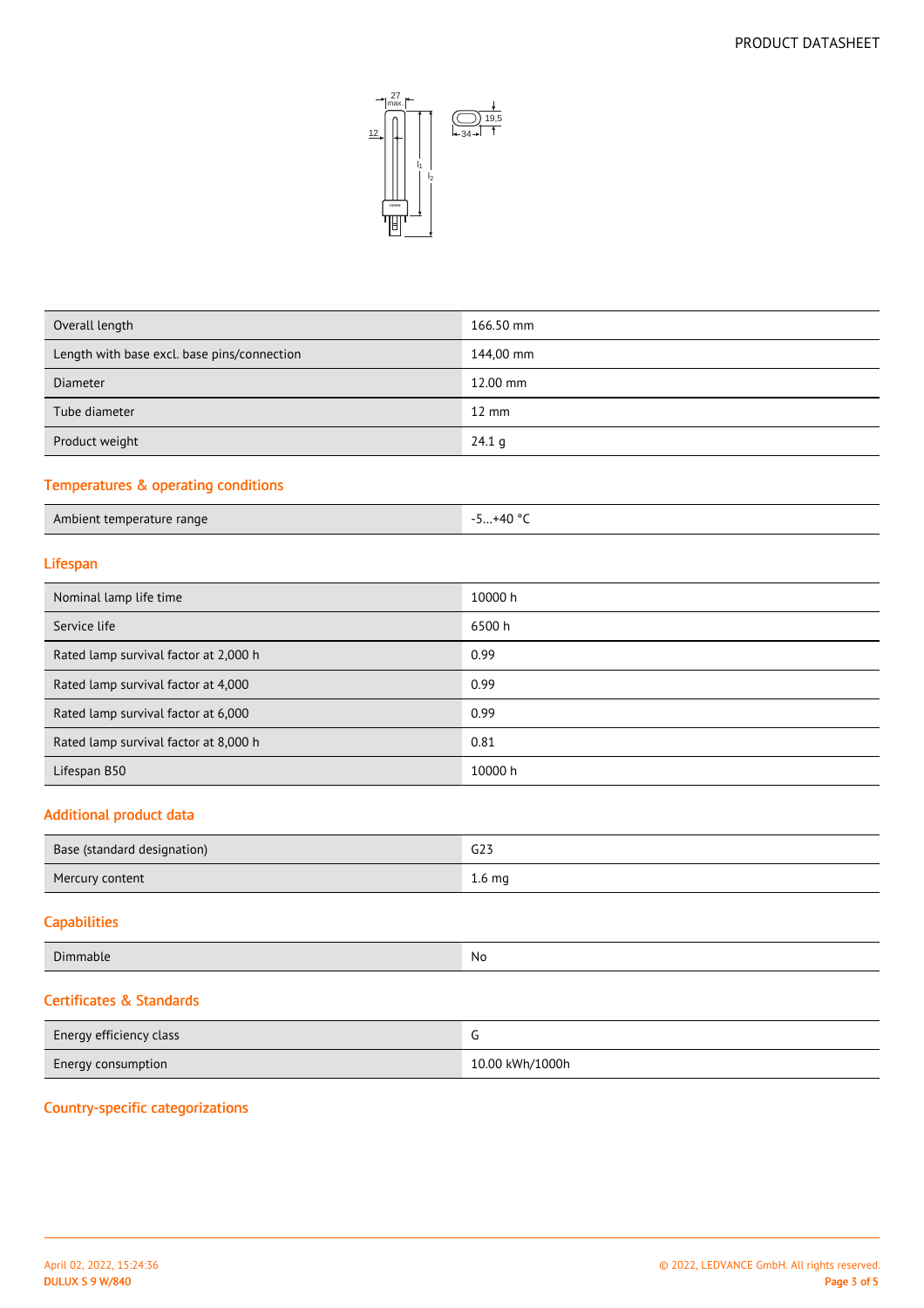| <b>ILCOS</b>    | FSD-9/840-I-G23 |
|-----------------|-----------------|
| Order reference | DULUX S 9W/840  |

# Energy labellling regulation data acc EU 2019/2015

| Lighting technology used                            | <b>CFLNI</b> |
|-----------------------------------------------------|--------------|
| Non-directional or directional                      | <b>NDLS</b>  |
| Mains or non-mains                                  | <b>NMLS</b>  |
| Light source cap-type (or other electric interface) | G23          |
| Connected light source (CLS)                        | No           |
| Color-tuneable light source                         | No           |
| Envelope                                            | No           |
| High luminance light source                         | No           |
| Anti-glare shield                                   | No           |
| Correlated colour temperature type                  | SINGLE_VALUE |
| Claim of equivalent power                           | <b>No</b>    |
| Length                                              | 166.50 mm    |
| Height                                              | 12.00 mm     |
| Width                                               | 12.00 mm     |
| Chromaticity coordinate x                           | 0,380        |
| Chromaticity coordinate y                           | 0,380        |
| Beam angle                                          | SPHERE_360   |
| <b>EPREL ID</b>                                     | 546490       |
| Model number                                        | AC34265      |

## EQUIPMENT / ACCESSORIES

− Suitable for operation on conventional control gear

## DOWNLOAD DATA

|            | DOWNLOAD DATA                                                                                   |
|------------|-------------------------------------------------------------------------------------------------|
| PDF        | Certificates<br>EAC RU C-DE.HA46.B.01131 21 21.05.2021-20.05.2026 Expert Certification - CFLpin |
| <b>PDF</b> | Certificates<br>EAC N RU D-DE.MU62.B.00933 20 06.03.2020-05.03.2025 Prommash Test - CFLpin      |
| PDF        | Declarations of conformity<br>EC Declaration of Conformity - 2021 9C1-4077883-EN-00 - DULUX S   |